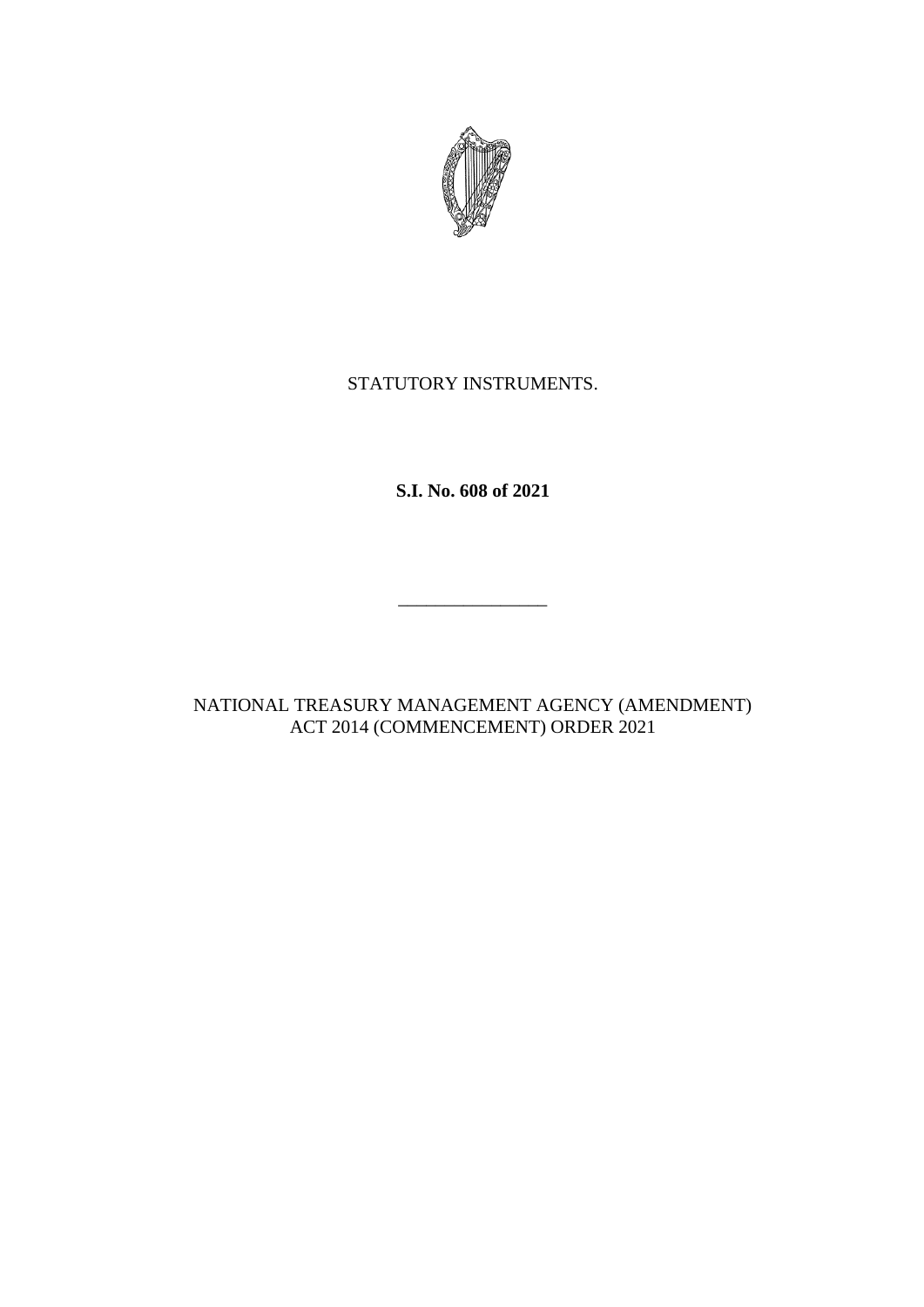## S.I. No. 608 of 2021

## NATIONAL TREASURY MANAGEMENT AGENCY (AMENDMENT) ACT 2014 (COMMENCEMENT) ORDER 2021

I, PASCHAL DONOHOE, Minister for Finance, in exercise of the powers conferred on me by section 1(3) of the National Treasury Management Agency (Amendment) Act 2014 (No. 23 of 2014), hereby order as follows:

1. This Order may be cited as the National Treasury Management Agency (Amendment) Act 2014 (Commencement) Order 2021.

2. The  $31<sup>st</sup>$  day of December 2021 is appointed as the day on which the following provisions of the National Treasury Management Agency (Amendment) Act 2014 (No. 23 of 2014) come into operation:

- (*a*) section 5(1) and Schedule 1, insofar as those provisions relate to the amendments specified in -
	- $(i)$  item  $1(b)$  of Part 2,
	- (ii) items 2(b) and (c), 4, 7(b) and (c), 9(b) and (c), 10(b) and  $12(b)$ , (c) and (d) of Part 4, and
	- (iii) Part 8,

of that Schedule,

- (*b*) section 5(2) and Schedule 2, insofar as those provisions relate to the amendments specified in -
	- $(i)$  item 1(b) of Part 2,
	- (ii) Part 4, and
	- (iii) items  $1(a)$  and  $2(b)$  of Part 6,

of that Schedule,

- $(c)$  section  $6(a)$  and  $(d)$ ,
- (*d*) section 50,
- (*e*) Chapter 4 of Part 7, insofar as that Chapter relates to the provisions specified in paragraph (f), and
- (*f*) paragraphs 15 and 17 of Schedule 4.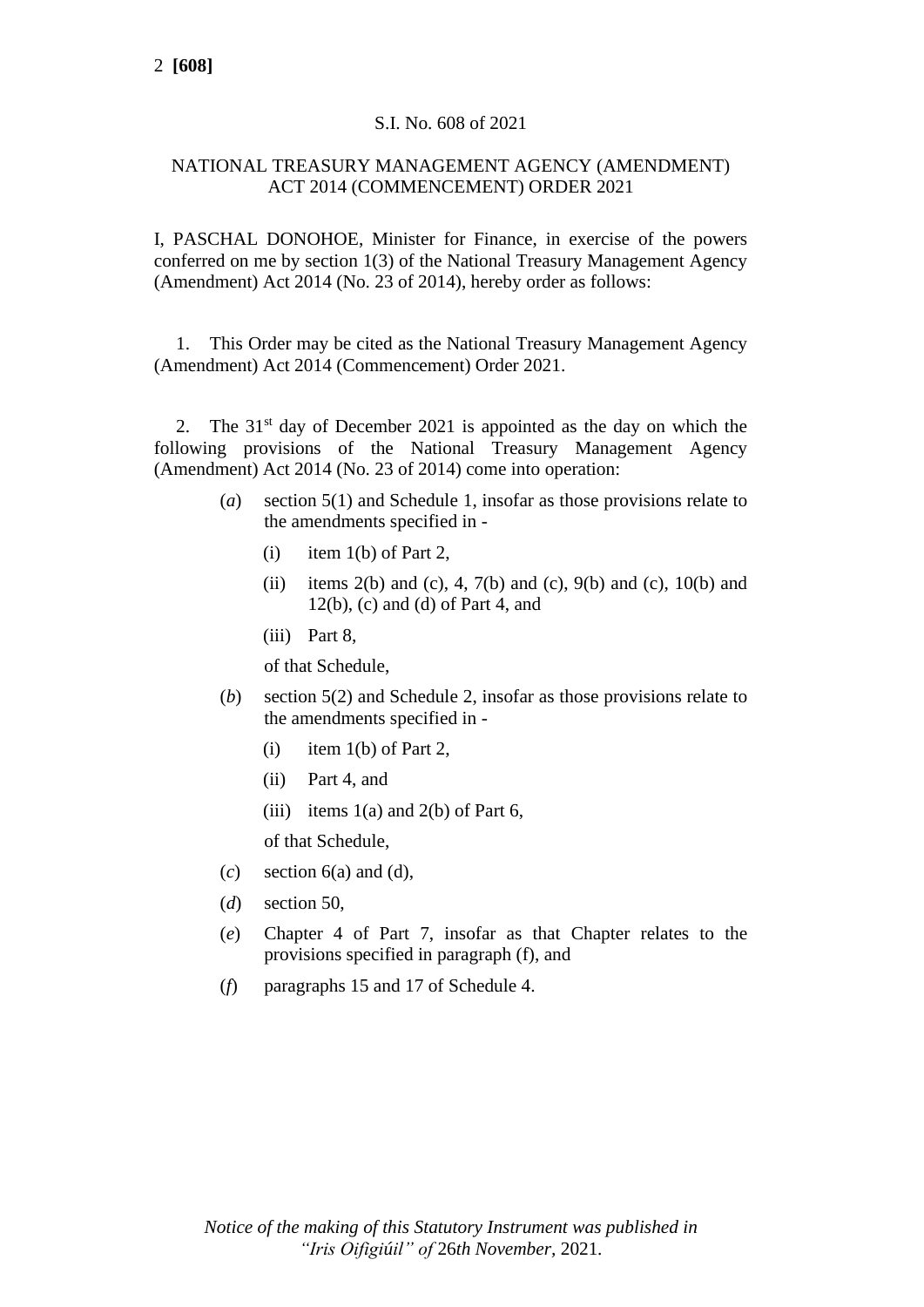

GIVEN under my Official Seal, 18 November, 2021.

PASCHAL DONOHOE, Minister for Finance.